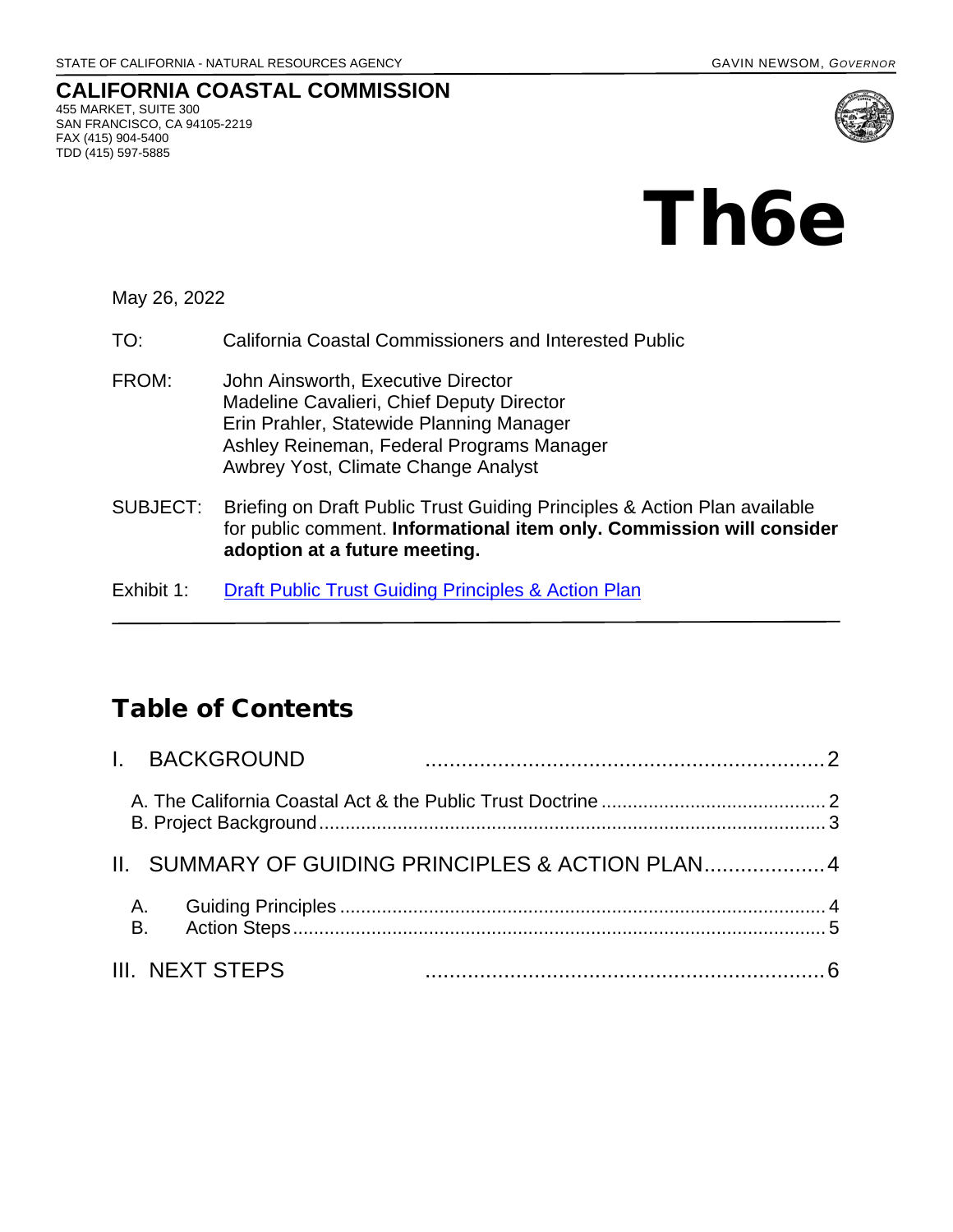# <span id="page-1-0"></span>**I. BACKGROUND**

As the climate crisis and sea level rise threaten the future of public trust lands, uses, and resources, it is becoming ever more important to understand how the public trust doctrine interfaces with the work of the Coastal Commission as it endeavors to advance sea level rise adaptation planning statewide. The Draft Public Trust Guiding Principles & Action Plan attached as **[Exhibit 1](https://documents.coastal.ca.gov/reports/2022/6/Th6e/Th6e-6-2022-exhibits.pdf)** describes how the public trust doctrine relates to the Coastal Commission's work on sea level rise planning and provides a series of guiding principles and next steps for the Coastal Commission. The Draft Public Trust Guiding Principles & Action Plan is available for public comment for a period of 45 days beginning June 9, 2022.

The Guiding Principles provide a set of principles to guide the Commission in its sea level rise planning work and will be brought before the Commission for adoption after the public comment period closes. As interpretive guidelines, and pursuant to Coastal Act section 30620, these principles are intended to assist the Commission, local governments, and members of the public in determining how to carry out the Coastal Act and address sea level rise in a manner that is consistent with public trust principles. However, this document is not a regulatory document. The Action Plan sets forth a suite of potential next steps and research priorities for the Coastal Commission for its work at the interface of the public trust doctrine and sea level rise planning.

#### <span id="page-1-1"></span>**A. The California Coastal Act & the Public Trust Doctrine**

Under the public trust doctrine, the State's tidelands, submerged lands, and navigable lakes, rivers, and streams are held in trust by the State for the benefit of the public. On the coast, the public trust is generally located on current tidelands – lands covered and uncovered by the ebb and flow of the tides. It also includes submerged lands and lands that were historically tidelands at the time California became a state in 1850 but have since been artificially drained and/or filled.

The Coastal Act is an exercise of the Legislature's public trust authority and responsibility and, as such, aligns with and implements aspects of the public trust doctrine, including through its emphasis on public access, ocean-related recreation, and coastal dependent uses like ports and fishing. Among other public access provisions, the Coastal Act recognizes the public's constitutional right of access to tidelands and other navigable waters pursuant to Section 4 of Article X of the California Constitution. The Coastal Act applies in the coastal zone, which includes both public trust tidelands and additional public and private upland areas.

Coastal public trust lands and adjacent uplands support a variety of ecological, socioeconomic, and cultural values. The various beaches and wetlands that constitute public tidelands support public access and coastal recreational activities like surfing, sunbathing, birdwatching, and fishing. Coastal wetlands support biodiversity and perform a variety of important ecosystem services, like buffering wave energy, filtering water, recycling nutrients, and serving as nursery habitat for fish species that not only fit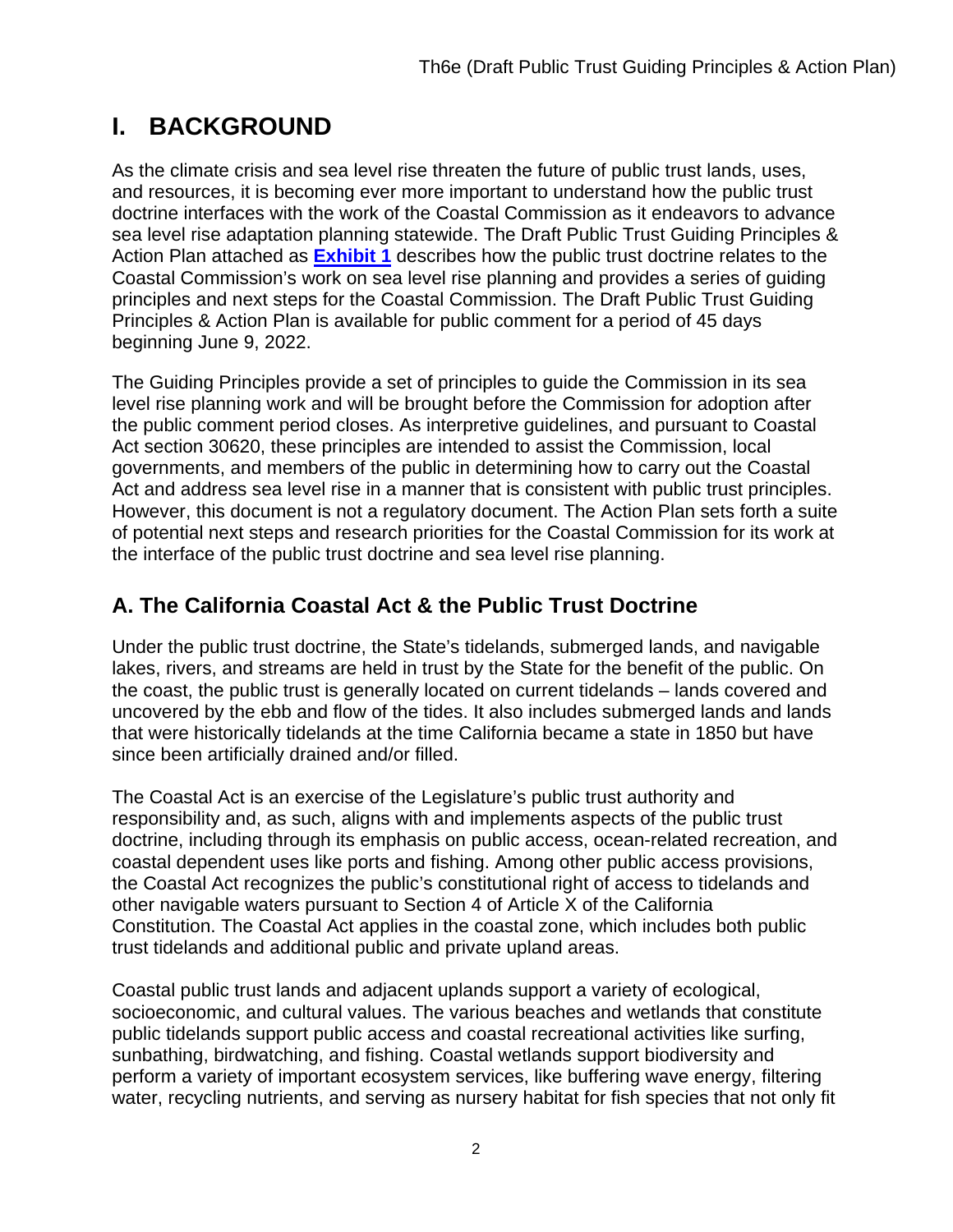into larger coastal ecosystems and food chains, but also support commercial and recreational fisheries offshore. Unlike much upland coastal property, tidelands are often open to all visitors at no or low cost and are thus critical from an environmental justice standpoint as an important resource to provide equitable coastal access. Public trust lands and related uplands also support maritime commerce essential for coastal economies, which in turn supports jobs and economies at all scales. They are also significant areas for coastal-affiliated tribes, tribal resources and practices.

Due to the critical importance of these public coastal resources, it is important to carefully address looming threats to these resources from sea level rise. Although the Commission has long dealt with issues related to sea level rise, the Coastal Act was recently amended to explicitly require the Commission to "take into account the effects of sea level rise in coastal resources planning and management policies and activities in order to identify, assess, and, to the extent feasible, avoid and mitigate the adverse effects of sea level rise" (Coastal Act § 30270). This policy reaffirms that sea level rise adaptation planning is a central goal and mandate for the Coastal Commission. Sea level rise is presenting unprecedented challenges for the California coast, which will only increase as sea level rise accelerates in the future. Sea level rise will cause new areas of the shoreline to be regularly inundated by tides, increased erosion of the shoreline, increased storm flooding, rising groundwater tables, and saltwater intrusion into coastal aquifers. These hazards will place both coastal development and coastal resources, including public trust resources, at risk.

#### <span id="page-2-0"></span>**B. Project Background**

The Draft Public Trust Guiding Principles & Action Plan was developed using federal financial assistance provided by the Coastal Zone Management Act, as amended, under award NA19NOS4190073, administered by the Office for Coastal Management, National Oceanic and Atmospheric Administration, U.S. Department of Commerce. This project focuses on developing draft guidance for the Commission, local governments, and the public on how to protect public trust resources that are threatened by sea level rise.

The Draft Public Trust Guiding Principles & Action Plan was also developed in coordination with staff from the California State Lands Commission as part of a joint, long-term public trust and sea level rise coordination project. State Lands Commission staff have expressed support for the draft goals and guiding principles. The State Lands Commission has exclusive jurisdiction to lease and manage most public trust lands, and it must ensure that any such leases are consistent with, or at least do not significantly impair, public trust resources, uses, and needs. On September 19, 2019, Coastal Commission staff and State Lands Commission staff signed a Memorandum of Understanding (MOU) to encourage the exchange of information among staffs for project proposals requiring an approval by the Coastal Commission which may also implicate the State Lands Commission's trustee interests under the public trust doctrine, among other issues. The Commissions' staffs have coordinated on public trust and sea level rise issues over the course of many years and jointly developed several public trust fact sheets and documents. The State Lands Commission staff supports the draft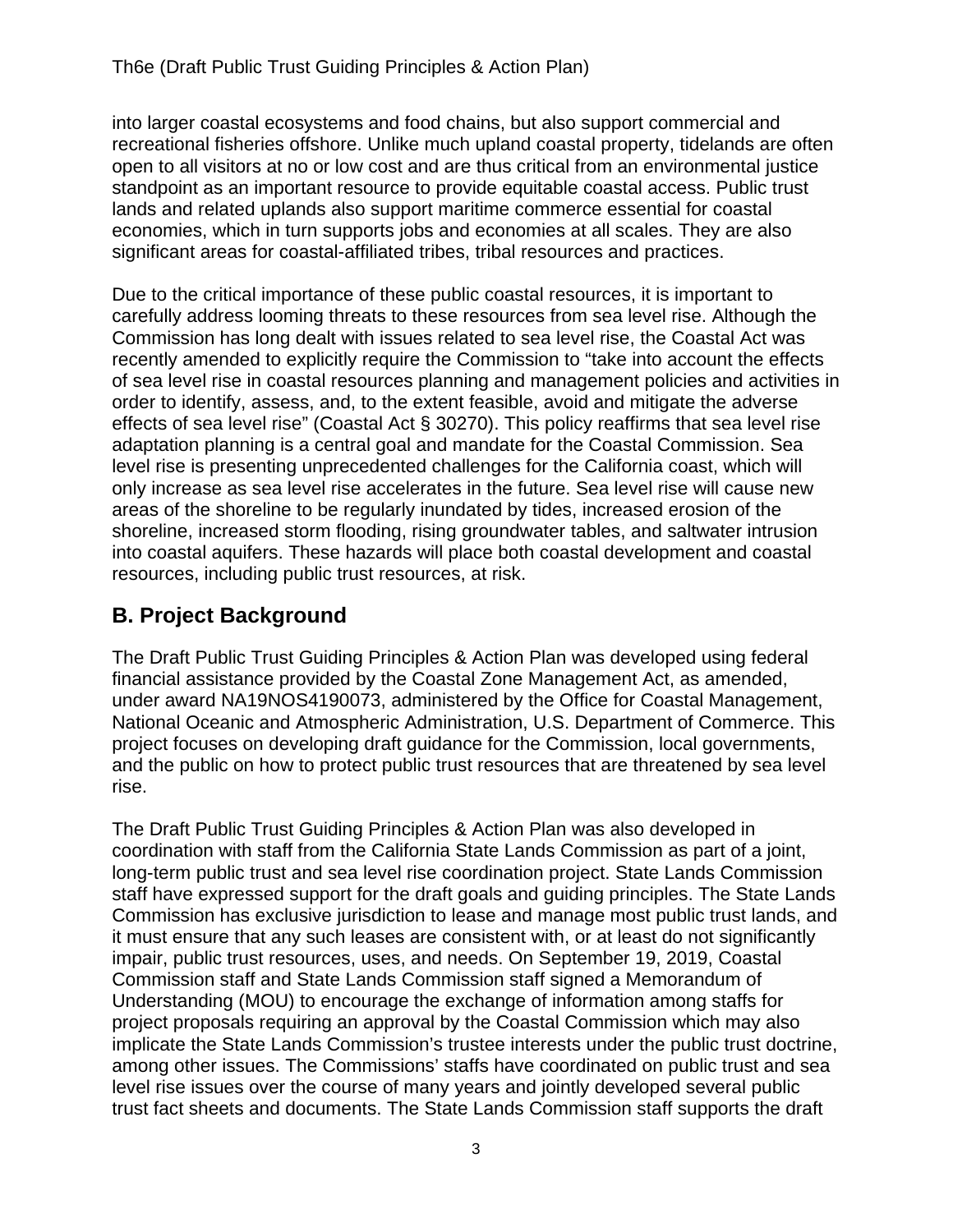action steps contained in the Draft Public Trust Guiding Principles & Action Plan, and recognizes the ongoing role it will have in implementing several steps as part of ongoing coordination under the MOU, subject to funding and staffing resources.

This document follows presentation of the **Protecting Public Trust Shoreline Resources** [in the Face of Sea Level Rise](https://documents.coastal.ca.gov/assets/slr/Lester%20Prot%20Public%20Trust%20Res%20Face%20of%20SLR.pdf) report to the Coastal Commission by Dr. Charles Lester, Director of the Ocean & Coastal Policy Center at the Marine Science Institute of University of California, Santa Barbara. That report discusses public trust issues relating to Coastal Commission planning and regulation of development on the immediate shoreline and adjacent uplands. It also includes a variety of legal, policy, management, and technical recommendations to address public trust tidelands and sea level rise based on tideland science and the public trust doctrine. The Draft Public Trust Guiding Principles & Action Plan builds on many of these recommendations.

# <span id="page-3-0"></span>**II. SUMMARY OF GUIDING PRINCIPLES & ACTION PLAN**

The Draft Public Trust Guiding Principles & Action Plan (**Exhibit 1**) describes how the public trust doctrine relates to the Coastal Commission's work on sea level rise planning and provides guiding principles and action steps for the Coastal Commission. The guiding principles and action steps are listed below, but more details and discussion can be found in the full document.

### <span id="page-3-1"></span>**A. Guiding Principles**

The Draft Public Trust Guiding Principles & Action Plan provides the following principles to guide the Coastal Commission in its sea level rise adaptation work:

- 1. The climate crisis and sea level rise are moving the public trust landward.
- 2. Development decisions and sea level rise will impact public trust lands, uses, and resources.
- 3. The Coastal Commission has an affirmative duty to carry out the public trust doctrine.
- 4. Protections for the public trust will be incorporated into Coastal Commission decision-making.
- 5. Anticipated impacts to current and future public tidelands will be identified.
- 6. Coastal Commission findings will be informed by interagency coordination.
- 7. Implementing the public trust doctrine through Coastal Commission actions can advance environmental justice.
- 8. Shoreline protective devices adversely impact public trust resources.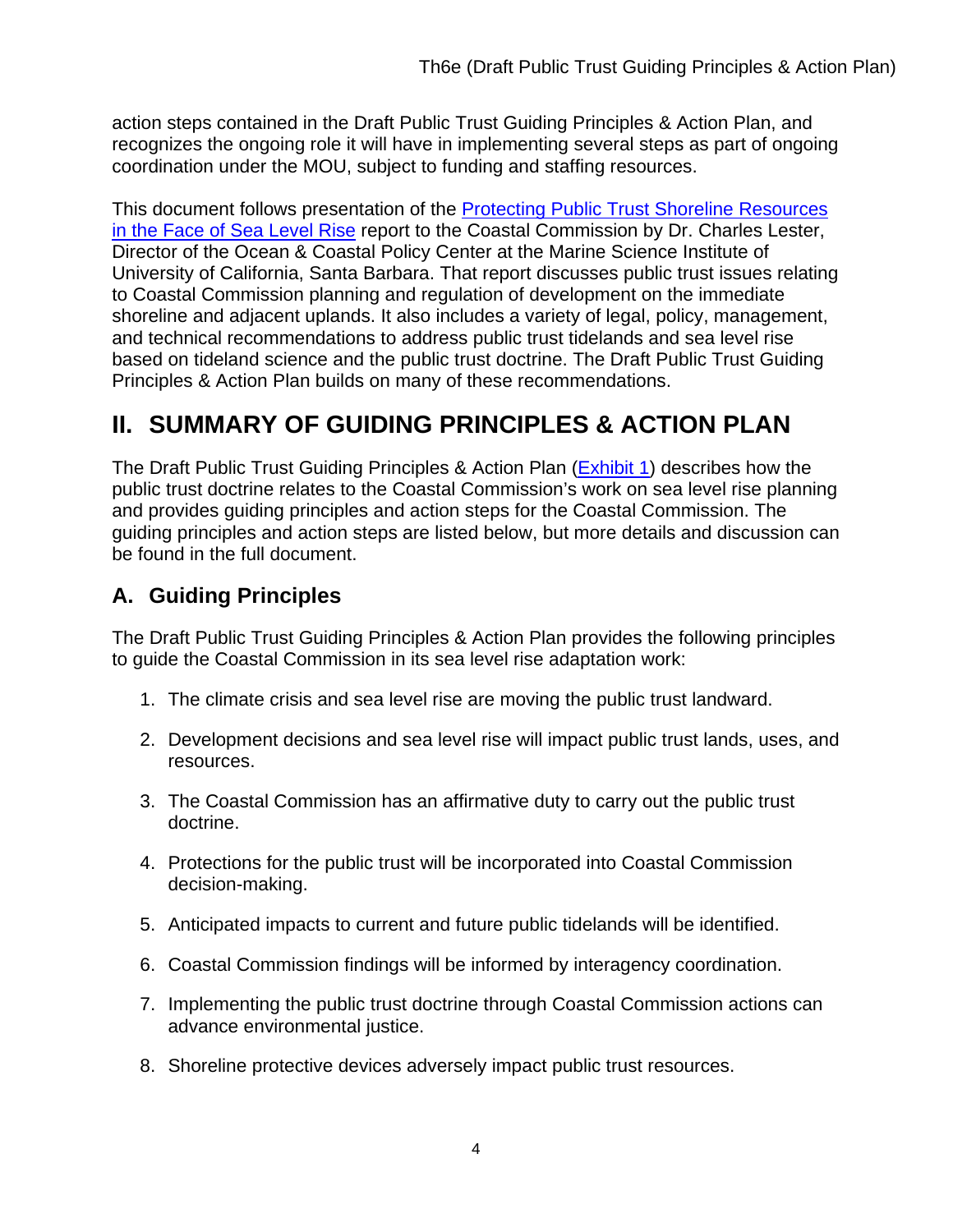- 9. Owners of shorefront property may not unilaterally prevent the landward migration of public trust lands.
- 10.Encouraging the use of nature-based adaptation strategies will help support public trust uses and values.

#### <span id="page-4-0"></span>**B. Action Steps**

The Draft Public Trust Guiding Principles & Action Plan presents the following next steps and research and policy questions that the Coastal Commission will prioritize over the next five years, as staff resources and funding allow:

- Participate in the development of interagency principles on sea level rise and the public trust doctrine
- Consult and coordinate with California Native American Tribes on relevant public trust issues
- Continue working with local governments to update local coastal programs to address sea level rise and include considerations for public trust resources
- Conduct coordinated outreach, engagement, and public education on the purpose and role of the public trust doctrine in the management of California's lands and natural resources
- Continue to analyze the impacts of residential-related development on public trust resources, uses, and needs
- Identify development and decisions, such as boundary line agreements, that result in "coastal squeeze" leading to the loss of public trust lands
- Consider updates to Coastal Commission regulations relating to mitigation of the adverse effects of sea level rise on public trust lands, including regulations that clarify the definition of the mean high tide line
- Complete a GIS inventory of public tidelands
- Explore alternatives for determining the mean high water elevation used in determinations of the mean high tide line
- Evaluate new technologies for locating the boundary between public tidelands and private uplands